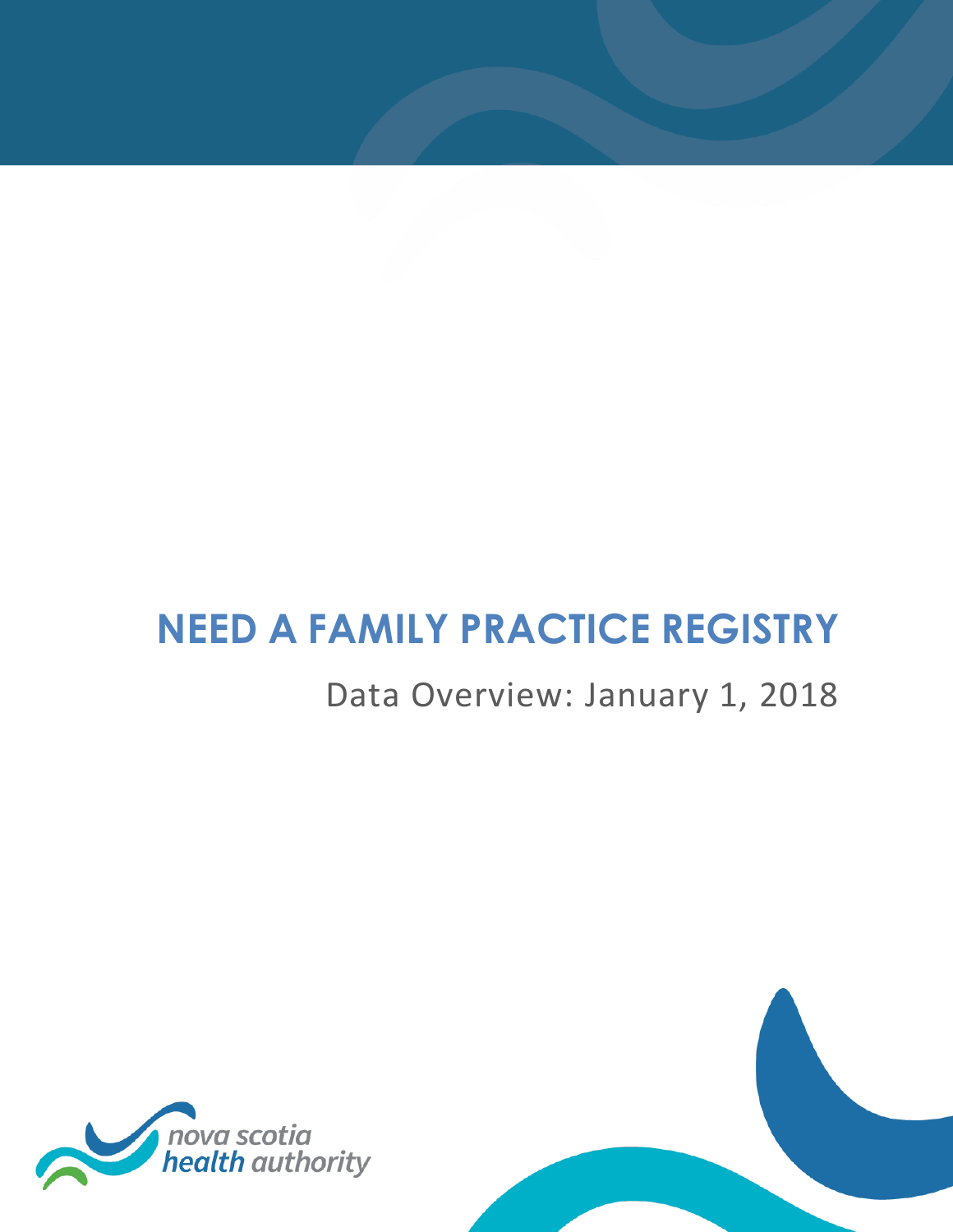

#### **INTRODUCTION**

Nova Scotia Health Authority's Need a Family Practice registry was launched on November 1, 2016. The registry provides a coordinated and consistent provincial approach for tracking Nova Scotians who selfidentify as not having access to a primary care provider (family doctor or nurse practitioner). People can register themselves and their family members online at [needafamilypractice@nshealth.ca](mailto:needafamilypractice@nshealth.ca) or by phone through 811.

The data below report on all registrants since November 2016. They fall into two categories: those not yet placed, and those who have found a primary care provider. Once a registrant is identified to have found a primary care provider, their information is removed from the total number of registrants not yet placed.

| <b>NOT YET PLACED</b><br>Registrants who have submitted a request to<br>have their name placed on the provincial NFP<br>registy and have not yet been placed with a<br>practice. | <b>FOUND A PRIMARY CARE PROVIDER</b><br>Registrants who have found a primary care<br>provider either through<br>(a) Providers/practices confirm people as accepted<br>via a list provided through the NFP registry<br>OR<br>(b) Registrants indicate they have found a primary<br>care provider when contacted or when<br>updating their information in the registry |
|----------------------------------------------------------------------------------------------------------------------------------------------------------------------------------|----------------------------------------------------------------------------------------------------------------------------------------------------------------------------------------------------------------------------------------------------------------------------------------------------------------------------------------------------------------------|

### **WHAT THE NEED A FAMILY PRACTICE REGISTRY DOES AND DOES NOT DO**

The registry allows us, for the first time, to establish provincial data on how many Nova Scotians do not have regular access to primary care and where they are located. That enables us to plan and prioritize work to expand and enhance collaborative family practice teams around the province. The registry acts as a mechanism to track individuals who self-identify they cannot find a family practice and, therefore, is not a strategy that improves access to primary care.

We recognize that the Need a Family Practice registry does not capture every Nova Scotian without access to a primary care provider: not everyone is aware of the registry, and others are not actively seeking a primary care provider.

The registry is also a resource that allows us to provide family doctors and nurse practitioners who are accepting new patients with a list of people in need in their area, according to their date of registration. The College of Physicians and Surgeons of Nova Scotia *Professional Guidelines and Standards Regarding Accepting New Patients* identifies a first come, first serve approach. Primary care providers are not required to accept patients from this list.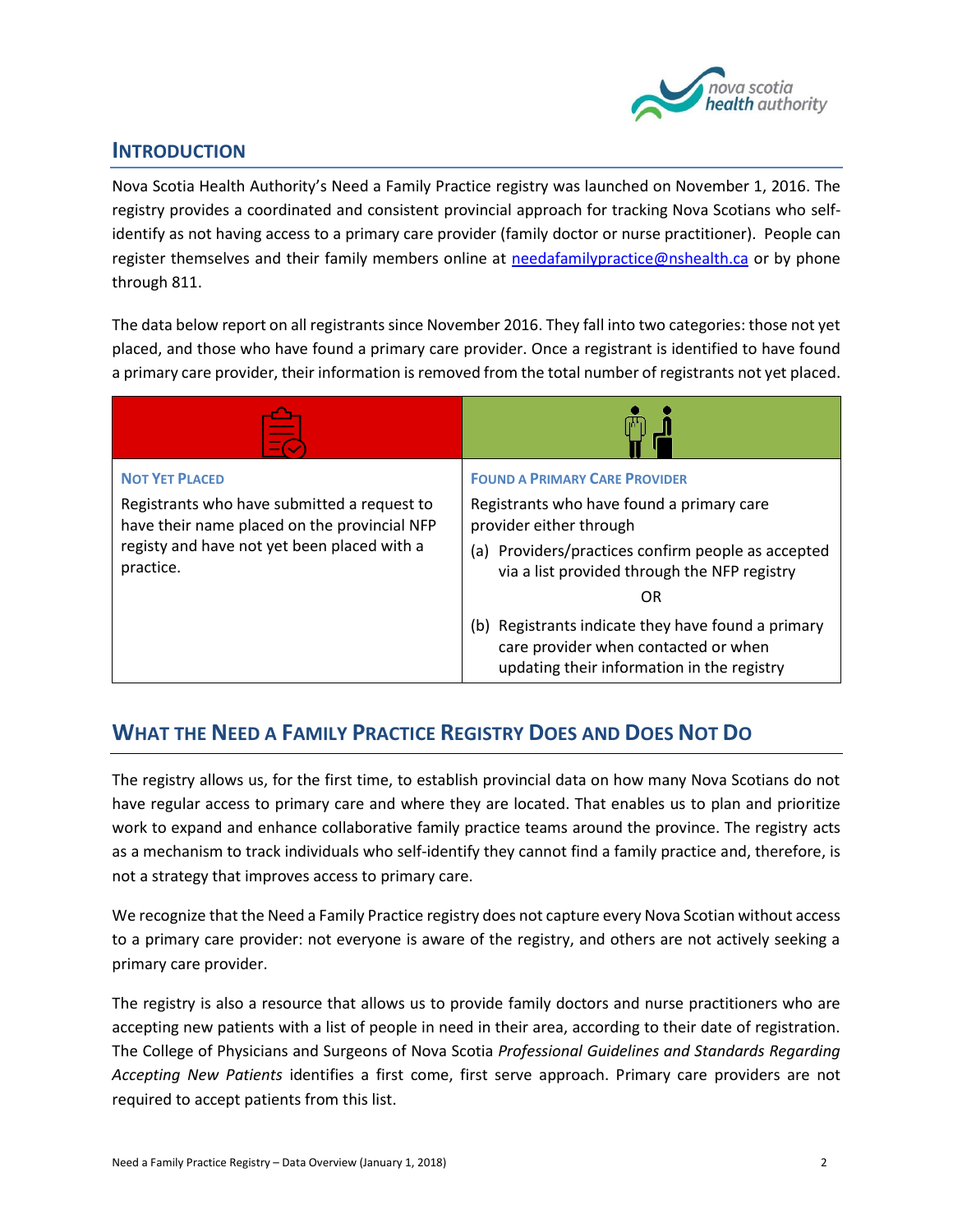

#### **OVERALL HIGHLIGHTS – AS OF JANUARY 1, 2018**

#### **TOTAL NUMBER OF REGISTRANTS WITHOUT A FAMILY PRACTICE**

- 41,877 registrants not yet placed with a family practice
- This is 4.6% of the total population in Nova Scotia, based on 2011 census data.



#### **TOTAL NUMBER OF REGISTRANTS WHO HAVE FOUND A PRIMARY CARE PROVIDER**

- 7,449 people have found a primary care provider as tracked through the registry since its launch in November 2016.
- This data is *not* included in the 41,877 volumes.
- **Of these, 906 people found a primary care provider over the past month.**

#### **TOTAL VOLUMES - MONTHLY REGISTRY ACTIVITY BETWEEN DECEMBER 1, 2017- JANUARY 1, 2018**

During the month of December, 2,842 new registrations occurred. 3,169 registrants were removed from the registry. Figure 1 highlights the overall activity in the registry during the month of November 2017.





During this period NSHA conducted a telephone campaign to determine if registrants continued to need a family practice and to verify information in the registry. During that campaign, 1,270 registrants reported that they did not require a family practice. No one was removed from the registry, as a result of that campaign, if they did not provide confirmation. The remainder of the data reported as "No Longer on the Registry" was due to other factors such as registrants finding a family practice, no longer requiring a provider, database enhancements (removal of duplicate entries or incomplete/inaccurate contact information), etc.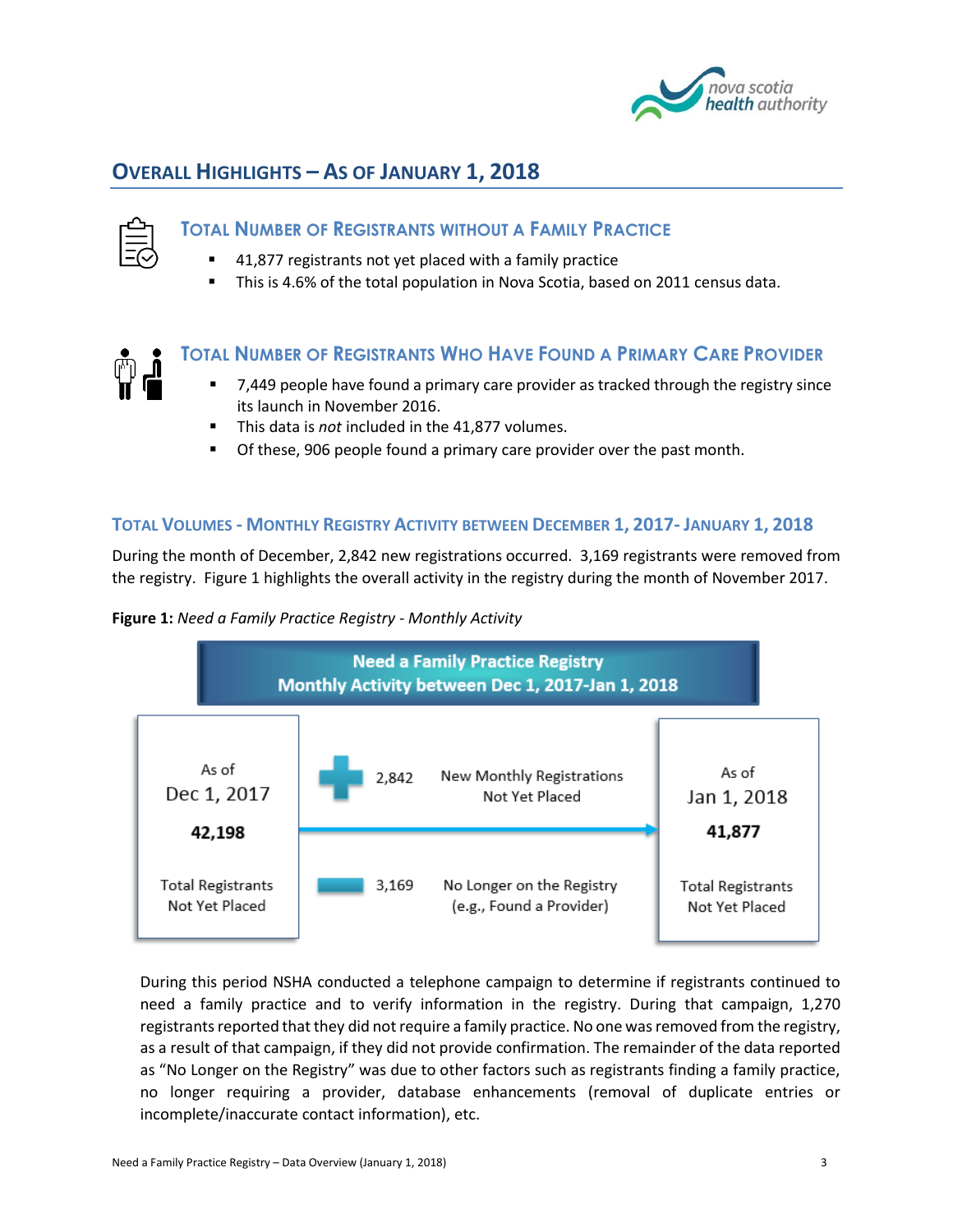

#### **PROVINCIAL OVERVIEW – TOTAL VOLUMES OF REGISTRANTS NOT YET PLACED**

There were 41,877 registrants not yet placed with a family practice as of January 1, 2018.

**Figure 2** depicts the total number of registrants not yet placed by zone as a percent of the total Nova Scotia population, based on 2011 Census data

The Nova Scotia Health Authority (NSHA) is divided into four management zones, which includes:

- Central Zone Halifax Regional Municipality, Eastern Shore and West Hants Areas
- **Eastern Zone Cape Breton, Antigonish and Guysborough Areas**
- Northern Zone Colchester, Cumberland, and Pictou County Areas
- Western Zone Annapolis Valley, South West, and South Shore Areas

Each of the zones includes a number of smaller geographic areas, called community health networks, which are used to support health care planning by the NSHA, the Department of Health and Wellness, and the health research community. The networks closely align with county boundaries. Together these cover all areas of Nova Scotia.

The table below gives a detailed geographical breakdown of the volume of registrants not yet placed by zone and community health network and as a percent of the corresponding Nova Scotia population **(Table 1).** A small number of people are listed as "unknown." These may be registrants, for example, whose complete address information was not available. These are updated as new information is received.

**Figure 2:** *Total Registrants Not Yet Placed by Zone* 



\*Note: 20 registrations have an unknown zone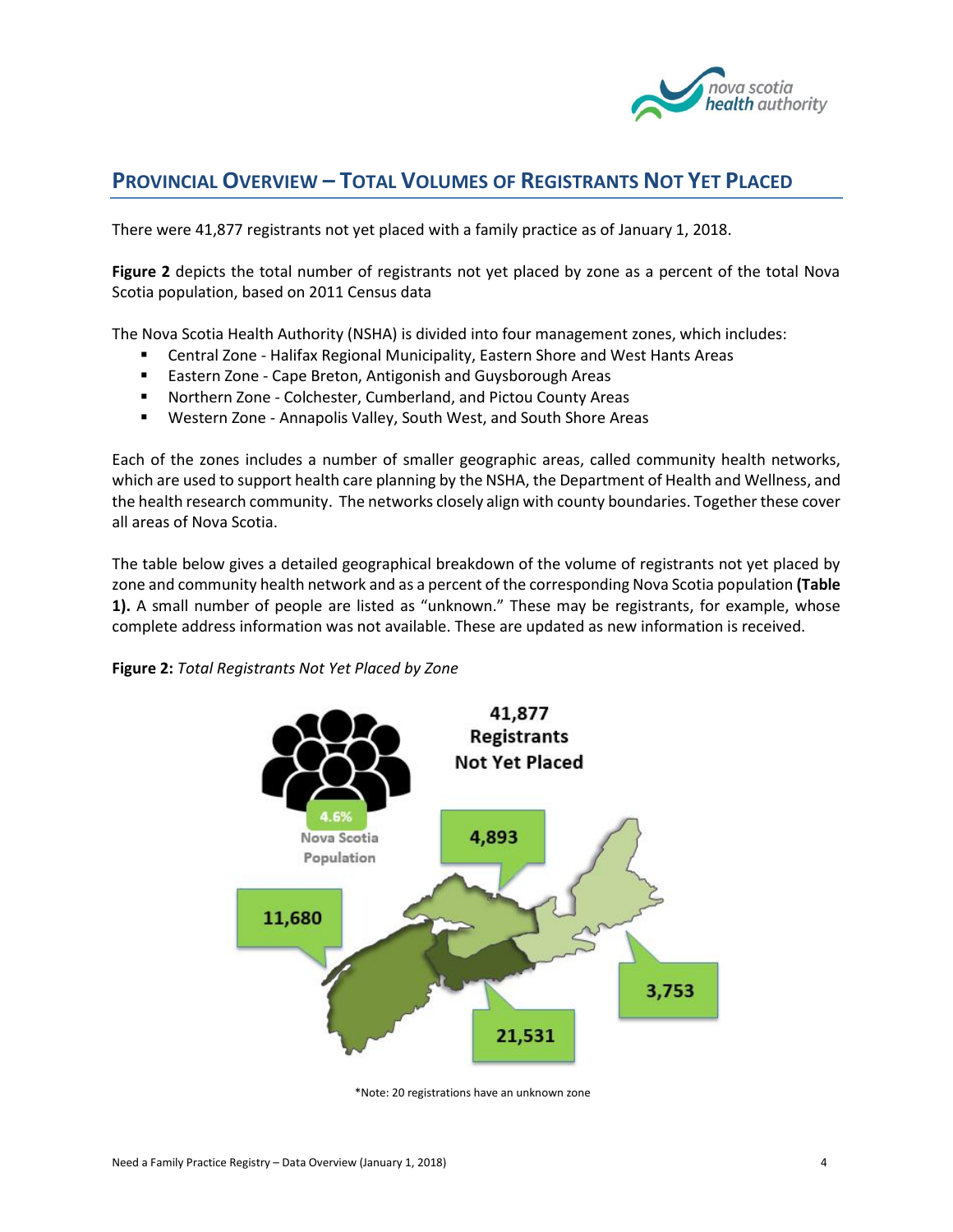

| <b>Zone/Community Health Network</b> | <b>Total#</b><br><b>Not Yet</b><br><b>Placed</b> | <b>Population</b><br>by Zone, Network<br>(2011) | % of Population<br>by Zone, Network<br>(2011) |
|--------------------------------------|--------------------------------------------------|-------------------------------------------------|-----------------------------------------------|
| <b>Central</b>                       | 21,531                                           | 409,706                                         | 5.3%                                          |
| Bedford / Sackville                  | 3,505                                            | 87,838                                          | 4.0%                                          |
| Dartmouth / Southeastern             | 6,720                                            | 115,427                                         | 5.8%                                          |
| Eastern Shore Musquodoboit           | 484                                              | 18,165                                          | 2.7%                                          |
| Halifax Peninsula / Chebucto         | 10,502                                           | 167,379                                         | 6.3%                                          |
| <b>West Hants</b>                    | 320                                              | 20,897                                          | 1.5%                                          |
| <b>Eastern</b>                       | 3,753                                            | 163,450                                         | 2.3%                                          |
| Antigonish and Guysborough           | 322                                              | 27,548                                          | 1.2%                                          |
| Cape Breton County                   | 2,487                                            | 102,397                                         | 2.4%                                          |
| Inverness / Victoria / Richmond      | 944                                              | 33,505                                          | 2.8%                                          |
| <b>Northern</b>                      | 4,893                                            | 150,409                                         | 3.3%                                          |
| <b>Colchester East Hants</b>         | 1,938                                            | 69,991                                          | 2.8%                                          |
| Cumberland                           | 802                                              | 34,750                                          | 2.3%                                          |
| Pictou County                        | 2,023                                            | 45,668                                          | 4.4%                                          |
| Unknown                              | 130                                              |                                                 | 0.0%                                          |
| Western                              | 11,680                                           | 196,284                                         | 6.0%                                          |
| Annapolis and Kings                  | 6,248                                            | 78,507                                          | 8.0%                                          |
| Queens and Lunenburg                 | 2,623                                            | 59,384                                          | 4.4%                                          |
| Yarmouth / Shelburne / Digby         | 2,809                                            | 58,393                                          | 4.8%                                          |
| <b>Unknown</b>                       | 20                                               |                                                 | 0.0%                                          |
| <b>Total # Not Yet Placed</b>        | 41,877                                           | 919,849                                         | 4.6%                                          |

**Table 1:** *Volumes Not Yet Placed by Zone and Community Health Network and as Percent of the Population by Zone and Community Health Network*